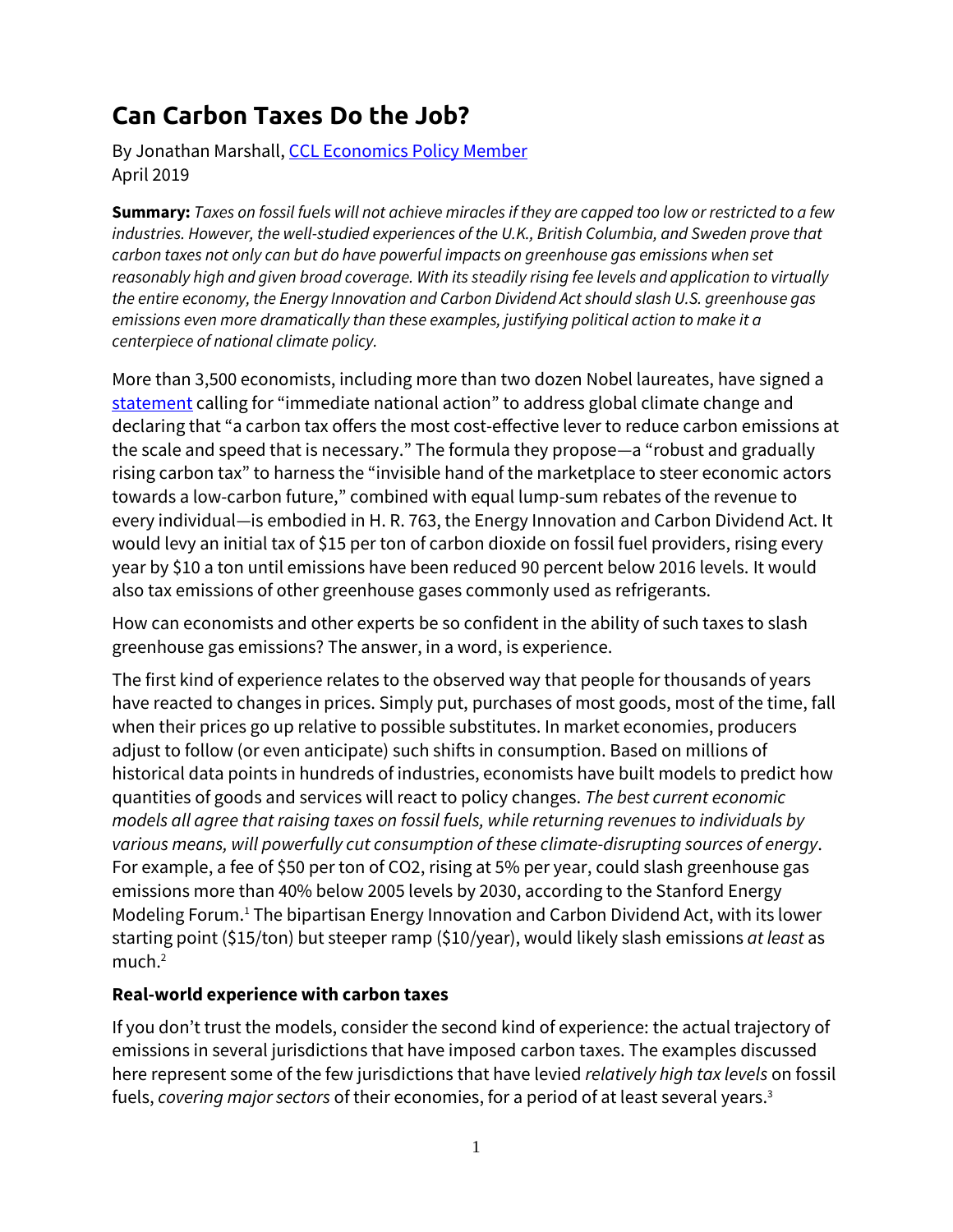## **1. United Kingdom**

In 2001, the UK imposed a Climate Change Levy on fossil fuel use by some manufacturing plants, ranging from £16 to £30 per ton of carbon. *Affected plants cut their electricity use by an average of 23 percent*. 4

In 2013, the UK introduced a broader [Carbon Price Floor](http://www.lse.ac.uk/GranthamInstitute/faqs/what-is-a-carbon-price-and-why-do-we-need-one/) on fossil fuels at a rate of about \$23/ton of carbon dioxide-equivalent (tCO<sub>2</sub>e). Although it covers only 23 percent of emissions, by 2017 the UK's total CO2 emissions were *38 percent below 1990 levels* and as low as emissions were back in 1890.<sup>5</sup>

- *Electricity generation from coal fell by four-fifths* from 2012, before the tax was imposed, to 2016.<sup>6</sup> See graph below.
- A 2018 report by academics at Imperial College London and consultants from E4tech, [declared](https://www.drax.com/press_release/uk-among-world-leaders-global-energy-revolution/), "The UK's carbon price . . . has led to rapid deployment of renewables and the fastest phase out of coal power, making for world-leading progress in reducing the carbon emissions from power generation. . . Uptake of electric vehicles is also among the highest in the UK, which is home to the world's  $5<sup>th</sup>$  largest electric vehicle fleet."<sup>7</sup>



Reductions in UK fossil fuel CO2 by source

Source[: https://www.carbonbrief.org/analysis-uk-carbon-emissions-in-2017-fell-to-levels-last-seen-in-1890](https://www.carbonbrief.org/analysis-uk-carbon-emissions-in-2017-fell-to-levels-last-seen-in-1890)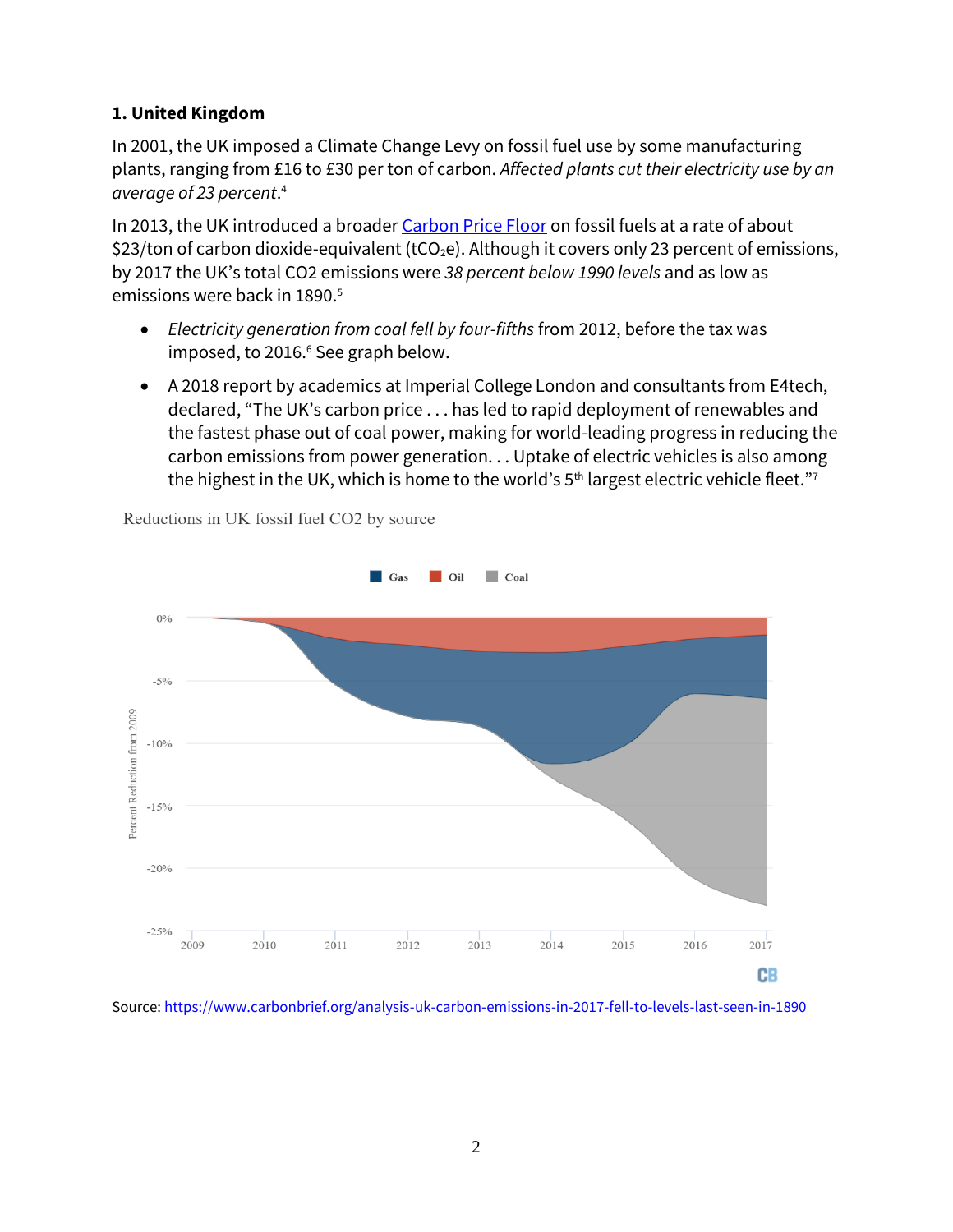Share of generation from coal



Source[: Electric Insights Quarterly](http://www.electricinsights.co.uk/#/reports/report-2018-q2/detail/britain-edges-closer-to-zero-coal) - Q2 2018

#### **2. British Columbia**

The Canadian province of British Columbia introduced a tax on most fossil fuels, starting at C\$10/ton/CO2 in 2008, and rising to C\$30 in 2012, where it remained until increasing again to C\$35 in 2018. Demand for petroleum fuels and commercial natural gas fell significantly. From 2008 to 2013, per capita CO2 emissions declined as much as 15 percent, with no demonstrable reduction in the province's economic performance. 8



Source: Charles Komanoff, ["British Columbia's Carbon Tax: By the Numbers"](https://www.carbontax.org/blog/2015/12/17/british-columbias-carbon-tax-by-the-numbers/) December 17, 2015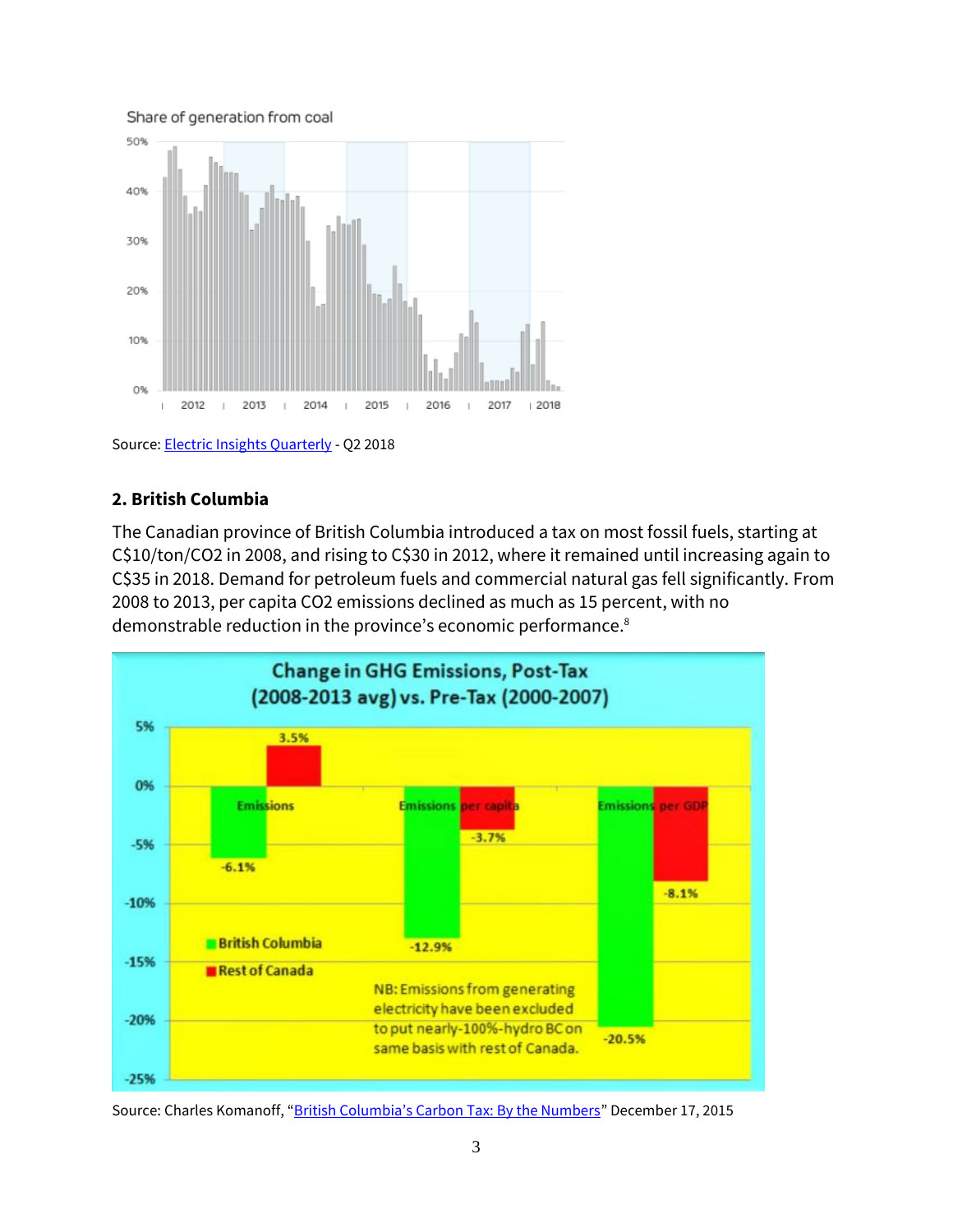### **3. Sweden**

Sweden introduced a carbon tax in 1991, rising from €29 per ton over time to €137 per ton, the highest rate in the world. Even though the tax covers less than two-thirds of CO2 emissions sources, it has had a tremendous impact.<sup>9</sup> In 2016, Swedish Minister of Finance Magdalena Andersson, said "We've had GDP growth of 60 percent, and at the same time, our emissions have been reduced by 25 percent. So, it shows that absolute decoupling is possible."<sup>10</sup>

Most remarkably, to confirm her point, *Sweden now emits only a quarter as much CO2 per*  dollar of GDP as the United States.<sup>11</sup> Its per capita GHG emissions are also about a third lower than the European Union average.<sup>12</sup>



Other than during the early 1990s, growth in Sweden has generally resembled growth in the U.S. To meaningfully compare

#### US and Swedish economic growth

Chart: The Conversation, CC-BY-ND · Source: World Bank · Get the data

# US and Swedish greenhouse gas emissions

Greenhouse gas emissions have declined by about 25 percent in the past three decades in Sweden, which taxes carbon. In the U.S., which doesn't tax carbon, emissions are declining but were higher in 2016 than in 1990.



Source[: https://theconversation.com/with-the-right-guiding-principles-carbon-taxes-can-work-109328](https://theconversation.com/with-the-right-guiding-principles-carbon-taxes-can-work-109328)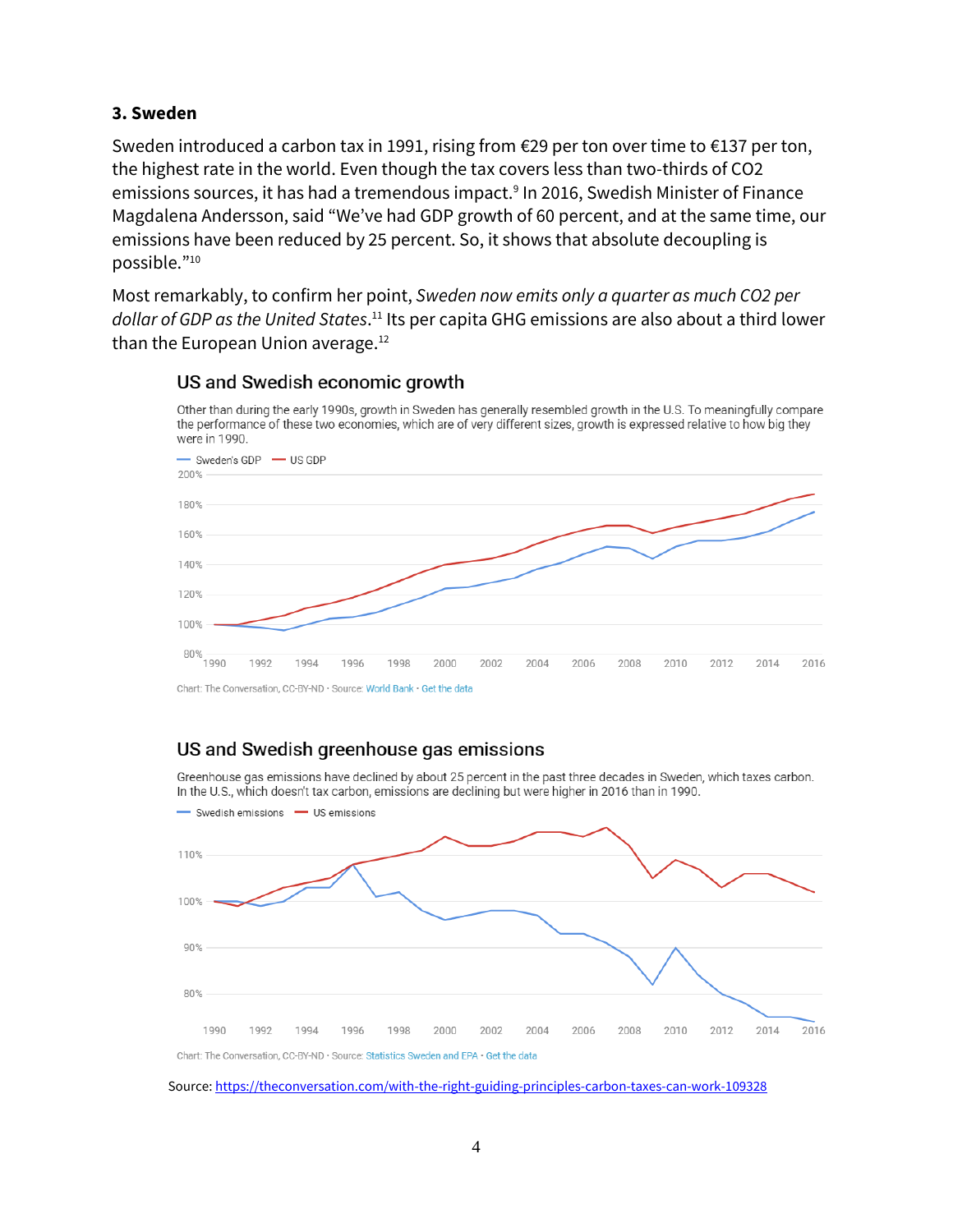#### **Experience with other taxes on behavior**

Getting people to break their "addiction" to fossil fuels will be no easy task, whatever the policy tools, but consider the success of tobacco taxes in cutting smoking in the face of real substance addiction. The National Cancer Institute and World Health Organization concluded in 2016: "A substantial body of research, which has accumulated over many decades and from many countries, shows that significantly increasing the excise tax and price of tobacco products is the single most consistently effective tool for reducing tobacco use. Significant increases in tobacco taxes and prices reduce tobacco use by leading some current users to quit, preventing potential users from initiating use, and reducing consumption among current users."<sup>13</sup>



Source[: https://www.tobaccofreekids.org/assets/factsheets/0146.pdf](https://www.tobaccofreekids.org/assets/factsheets/0146.pdf)

#### **Conclusion**

*The well-studied experiences of the U.K., British Columbia, and Sweden prove that carbon taxes not only can but do have powerful impacts on greenhouse gas emissions when set reasonably high and applied broadly across sectors of the economy. With its steadily rising fee levels and coverage of virtually the entire economy, the Energy Innovation and Carbon Dividend Act should slash U.S. greenhouse gas emissions even more dramatically than these examples, justifying political action to make it a centerpiece of national climate policy.*